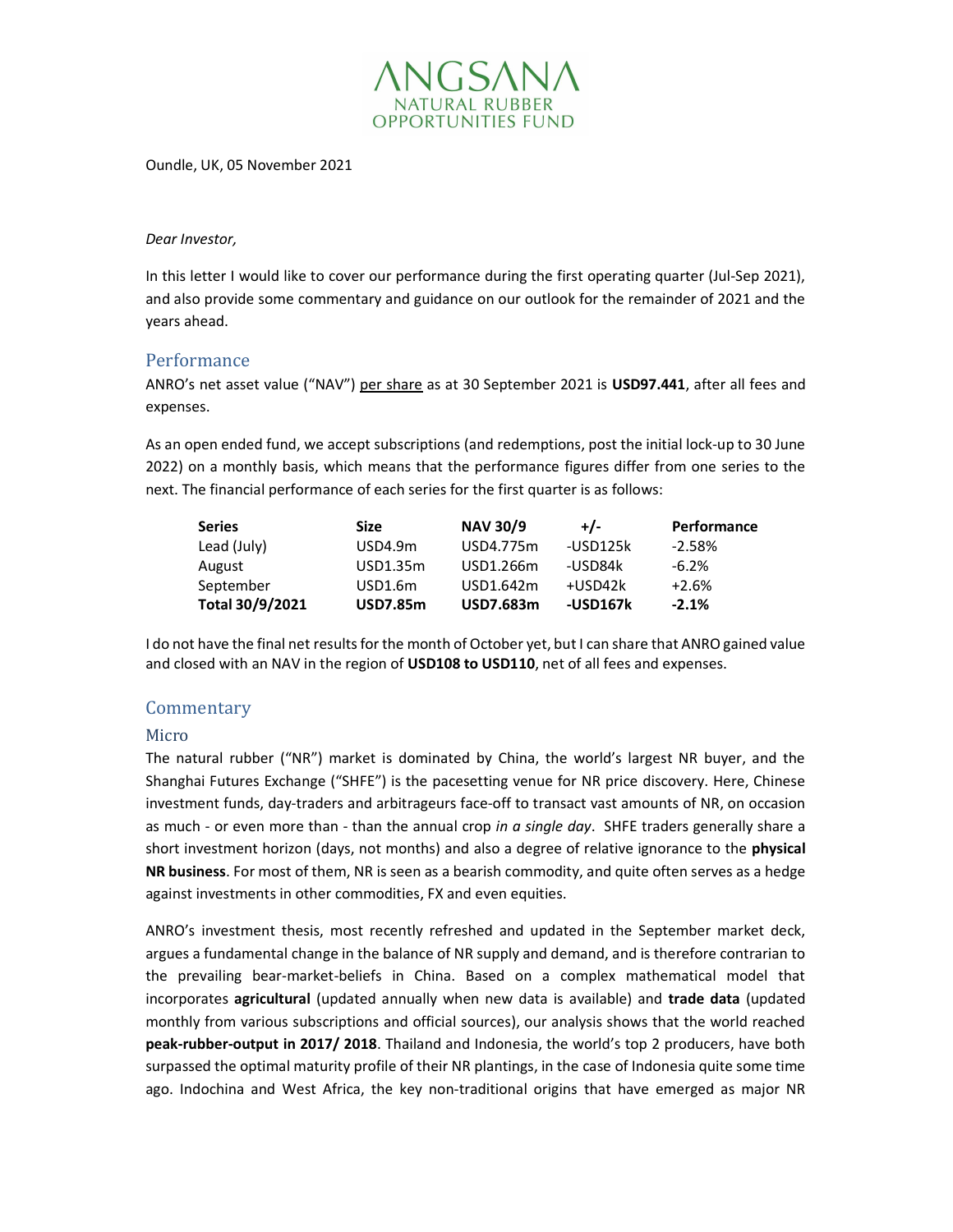

producers over the past 10 years, are now tapping the trees that were planted up to 2016, and will not be able to compensate the inevitable decline in Indonesian and Thai output.

Notwithstanding this fundamental insight, we can neither deny nor escape the volatility of the NR marketplace, and we often find that macro events interfere with our thoroughly researched priceview. This, for instance, happened in late August/ early September, when NR prices collapsed 12% within as many trading days – only to recover again by mid-October.

## Macro

Two main themes seem to be hogging the newswires this year: monetary policy shifts by the world's leading central banks, especially the US FED, and the state of the Chinese economy. I don't have any particular insights on global monetary policy, but perhaps I can offer a few thoughts on some of the current concerns in China.

1. One of the biggest challenges to the China Communist Party's ("CCP") dream of building an enduringly prosperous, modern society, is its demographics. Chinas absolute population may be vast, but it is ageing faster than it should  $-$  at least measured against the progress of its economic growth. In order for China to take over the global leadership role from the USA, it needs to pivot from an investment-driven economy to become service-based, much like the USA is today.



- These charts, taken from www.populationpyramid.net illustrate some important issues:
- 52.2% of Chinese are below the age of 40, as compared with 52.1% in the US. India has 68.3% of its population below 40.
- GDP per capita in China is US10,000, whereas the comparative figure in the United States is US63,500 and in India USD2,000. China's demographics resemble the US more than they do India, while it's per capita GDP is much closer to India than the US.
- China's birth-rate is not picking up, even as the "one child policy" has been abandoned.
- Only 24.6% of Chinese citizens are female and below the age of 40.

Education is possibly the most precious gift a Chinese parent wishes to bestow upon their children, and Chinese people have historically viewed real estate is the most important family investment. As both the cost of education (driven by online tuition platforms) and the cost of property in the population-dense coastal regions soared, young families could not afford to have more than one child – even as the "one-child-policy" was abandoned.

It is therefore no coincidence that the central government has intervened to ban profits from education, whilst stepping aside to allow large residential real-estate developers to go bust –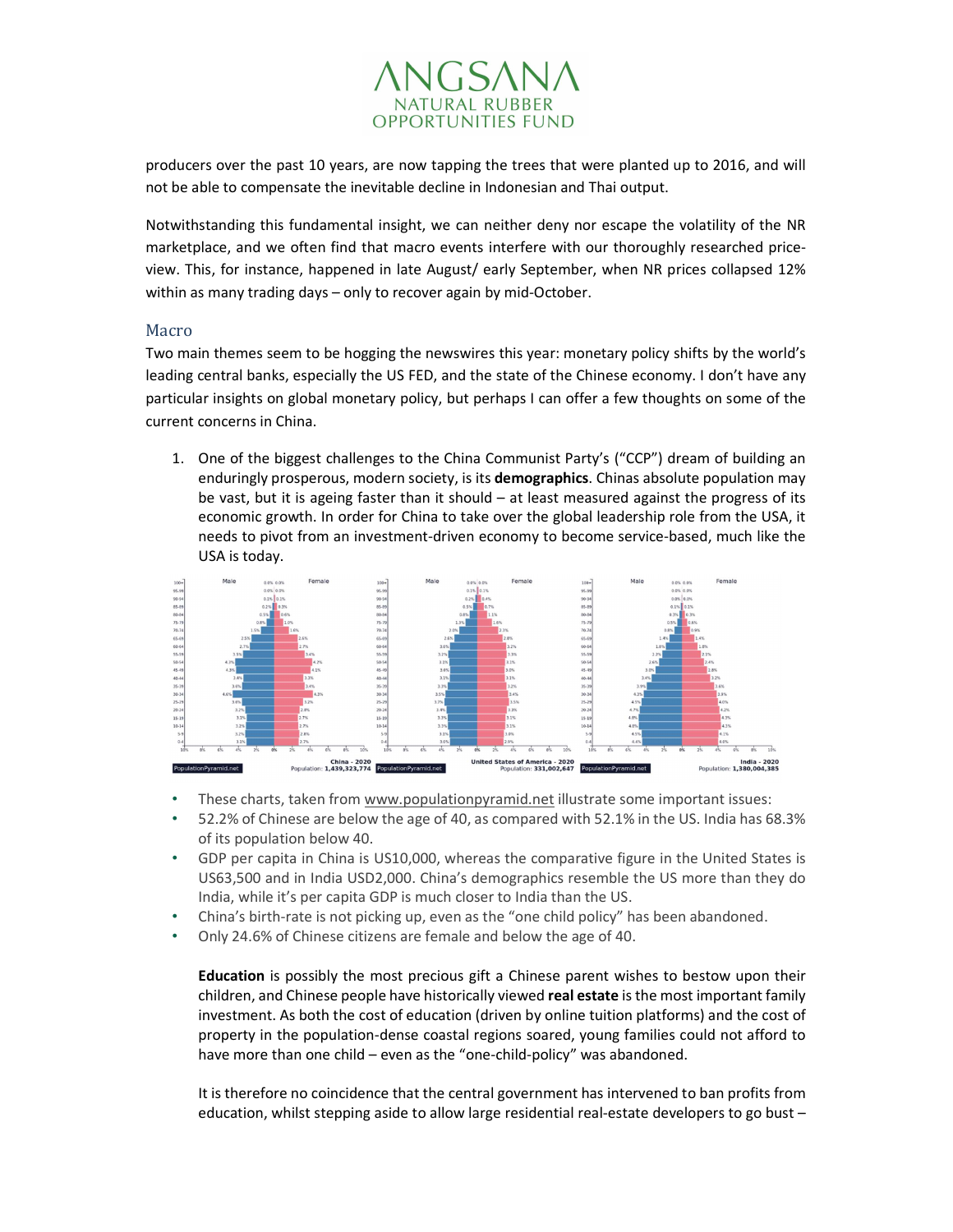

these actions effectively remove the profit margin from both sectors and reset retail price points for tuition and flats – all in the hope of encouraging young families to have more children.

2. China is also very conscious of its global image. It does not yet attract meaningful immigration, and successful Chinese families tend to leave China (and bring much of their wealth with them). Many people who have left Shenzhen, Shanghai or Beijing, cite intense pollution as an important reason.

The desire to be seen as a forward-thinking and progressive nation with clean air and a beautiful environment is, in my opinion, at the heart of the CCP's policy to legislate electric cars ("EV's") more aggressively than most other nations.

This policy effectively nationalises drivetrain energy generation, seeing that an internal combustion engine generates its own power, whereas an EV merely stores the energy it draws from the national grid.

In 2021 alone, China has recorded new car sales of over 2m EV's. This significant increase strains China's inadequate energy grid, and constitutes one of the reasons why energy markets are currently in disarray. China now finds itself having to ration electricity to industrial users, in order to ensure that households have sufficient energy for their heating needs and that EV's can be charged.

China generates more renewable energy that any other country on earth – but owing to its sheer size this is but a fraction of its requirement. Most of its power (>50%) comes from coalfired power plants, and >80% comes from fossil energy (coal, oil, gas).



Figure 1. China total primary energy consumption by fuel type, 2019

As the world gathers in Glasgow to debate climate change (COP26), China's President decided not to attend. The widely-broadcast instruction to China's coal mines to increase production during the winter at all costs has completely drowned-out any positive messaging around EV's,